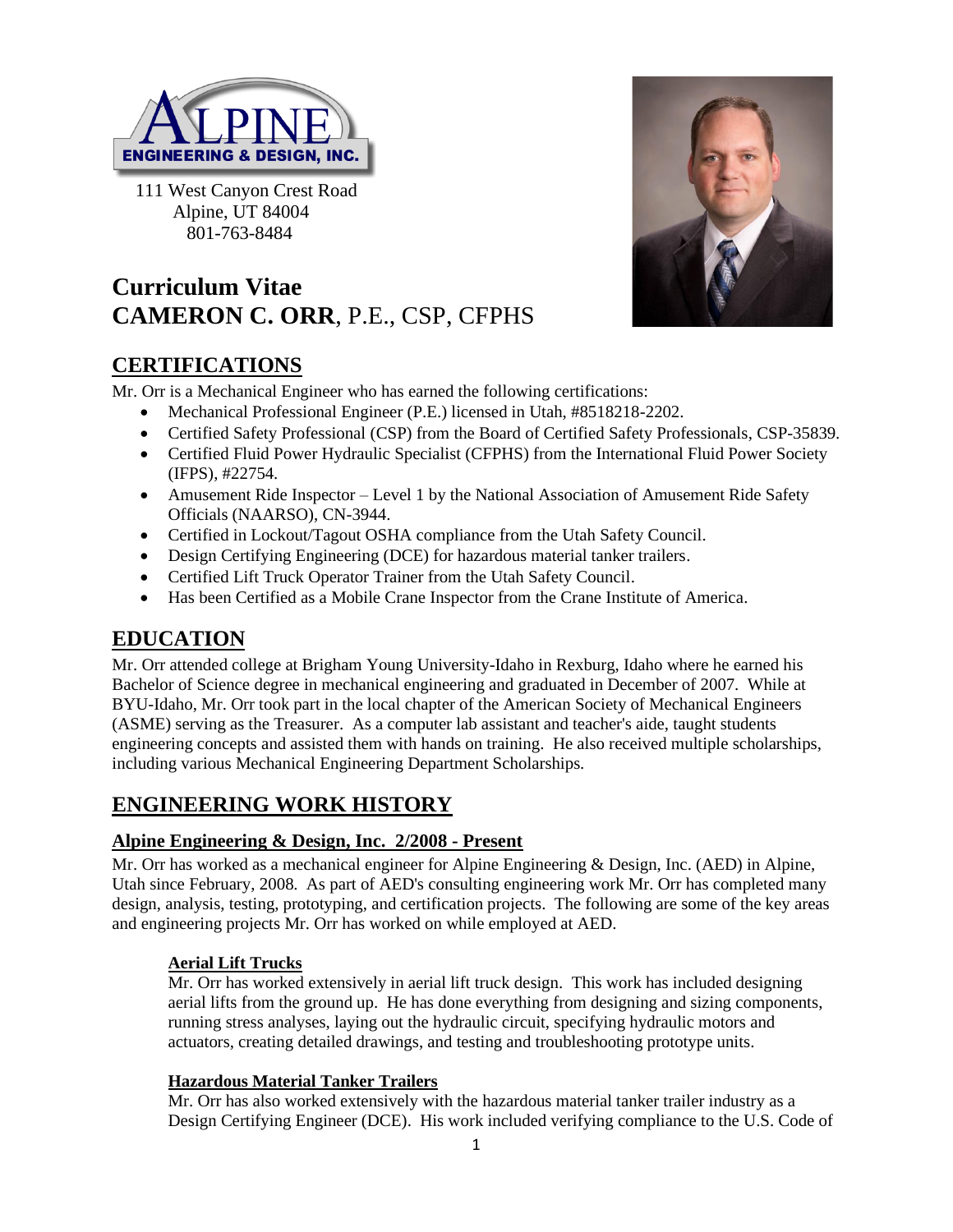Federal Regulations (CFR) and Department of Transportation (DOT) regulations regarding the repair and modification of hazardous material tanker trailers. He has also performed detailed analyses of full trailer designs to verify the strength of the trailer in various situations.

#### **LNG Tank Testing**

Mr. Orr has completed testing of liquid natural gas tanks to verify compliance with Society of Automotive Engineers (SAE) standards. This included managing and performing the safe operation of drop tests and flame tests.

#### **Custom Equipment Design, Fabrication, and Installation**

Mr. Orr has designed unique, one-of-a-kind systems including a hydraulically operated lift for moving an 8 foot by 15-foot LED video wall and speakers from the basement, through the floor, to the main living room of a large residence. This project included designing the telescoping lift mechanism, designing the hydraulic system, fabricating the lift, and installing the lift at the residence. Mr. Orr's involvement encompassed design work, welding, assembly, and testing of the lift. He also oversaw and approved the design of the electronic controls, machining, and installation.

#### **THE FOLLOWING IS A SAMPLING OF OTHER PROJECTS MR. ORR HAS WORKED ON AT ALPINE ENGINEERING**

#### **Design Projects**

- Reverse engineering a **pick-up truck dump mechanism.**
- Designing **aerial lift trucks**, both modifying current models and designing new models from the ground up.
- Designing automated **refuse truck lifting arm** mechanisms.
- Reverse engineering a **refuse truck body.**
- Designing a **liftgate spring assist** mechanism.
- Design of **fiberglass boom molds** for making aerial lift truck booms.
- Designing **small consumer products** such as an emergency radio and a battery powered squirt gun with a back-pack water tank.
- Designing a **bicycle type device** for propulsion in water.
- Designing multiple iterations of a **modular mining equipment simulator room.**
- Designing the mechanical components of a **sample recovery, amplification and testing apparatus** for disease and diagnostic testing.
- Designing multiple iterations of a **hanging scaffolding** system.

#### **Analysis Projects**

- Utilizing finite element analysis (FEA) to analyze several **aerial lift** models for compliance to applicable ANSI standards.
- Analyzing several **spreader bar designs** for compliance to ASME Below the Hook (BTH) standards.
- Utilizing FEA to analyze **large personnel support structures** used for maintenance access to large aircraft.
- Utilizing FEA to analyze the design of a **chandelier** for strength and code compliance.
- Analyzing the design of **propane and diesel heater trailers** for compliance to U.S. DOT regulations.
- Utilizing FEA to analyze the design of a **rebar and scrap steel hauling trailer.**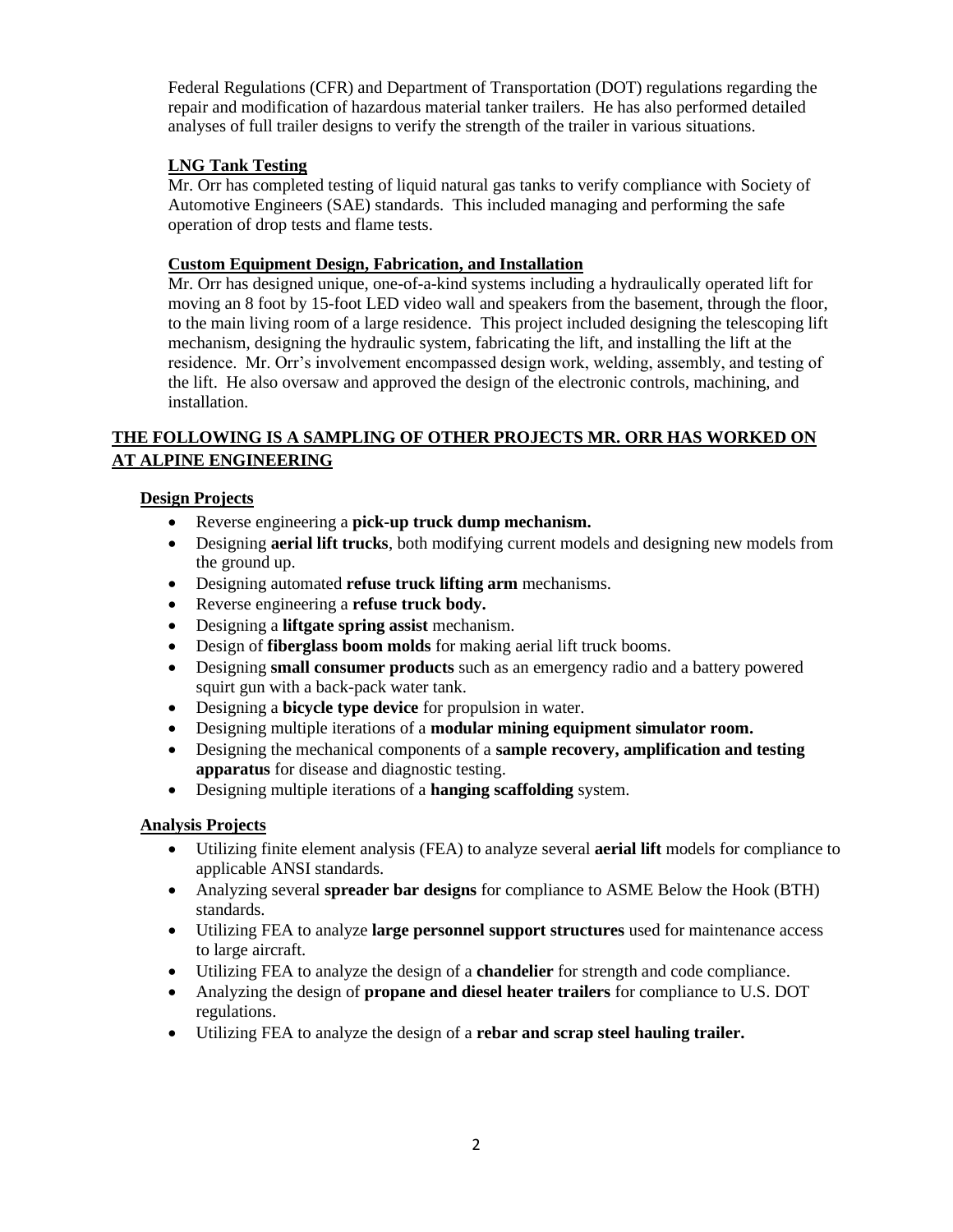#### **Testing/Troubleshooting Projects**

- Helping to design and rollout a **fiberglass winding operation**, including working for several weeks at the client's site to assist with winding, extracting, break testing, and burn-out testing fiberglass booms produced by the new process.
- **Pressure testing** and analyzing hydraulic issues with a 10 foot diameter casing rotator.
- **Drop testing** liquid natural gas (LNG) tanks from 10 ft and 30 ft to verify compliance with SAE J2343 standards.
- **Flame testing** liquid natural gas (LNG) tanks to verify compliance with SAE J2343 standards.
- Testing and **troubleshooting** issues with the hydraulic systems on multiple models of aerial lift trucks.
- **Cycle testing** tarping mechanisms, fiberglass booms, and trailer hitches.
- Running a **battery of tests on many household blenders** of different configurations.
- Testing of safer alternative designs.

#### **Prototyping Projects**

- 3D printing scaled down parts of a large statue.
- Utilizing 3D printed parts to prototype a bicycle type device for propulsion in water.
- Building prototypes and production models of a modular mining equipment simulator room.

#### **Design Certifying Engineer Projects**

- Over 30 projects involving the review of repairs and modifications to hazardous material tanker trailers to ensure compliance with U.S. DOT regulations.
- Assisting hazardous material tanker repair facilities in obtaining their ASME R-stamp certification that authorizes them to repair hazmat trailers.
- Reviewing and approving welding procedures used in the repair and modification of hazmat trailers.
- Performing axle load analysis for trucks and trailers to maximize payload by determining optimal mounting position of hazmat tanks and axles.
- Running fill level calculations in order to create fill level calibration charts.
- Performing the LNG tank drop and flame tests noted in the testing section above.

#### **3D Scanning Projects**

- Using a Faro 3D scanner to get measurements of accident scenes and equipment.
- Utilizing point cloud software to knit 3D scans together and gather accurate measurements for analysis.

#### **Sentient Corporation 5/2007 – 2/2008**

Sentient Corporation specialized in small business government contracts involving the analysis, diagnostics, and prognostics of mechanical bearings, such as ball bearings, roller bearings, and the like. Mr. Orr's work at Sentient Corporation included:

- Bearing test monitoring.
- Preparing test fixtures for operation.
- Test fixture design.
- Test fixture fabrication.
- Safety shield design and fabrication.
- Equipment selection and purchasing.
- Inspection and documentation of tested bearings and grease using a microscope and camera.
- Writing reports.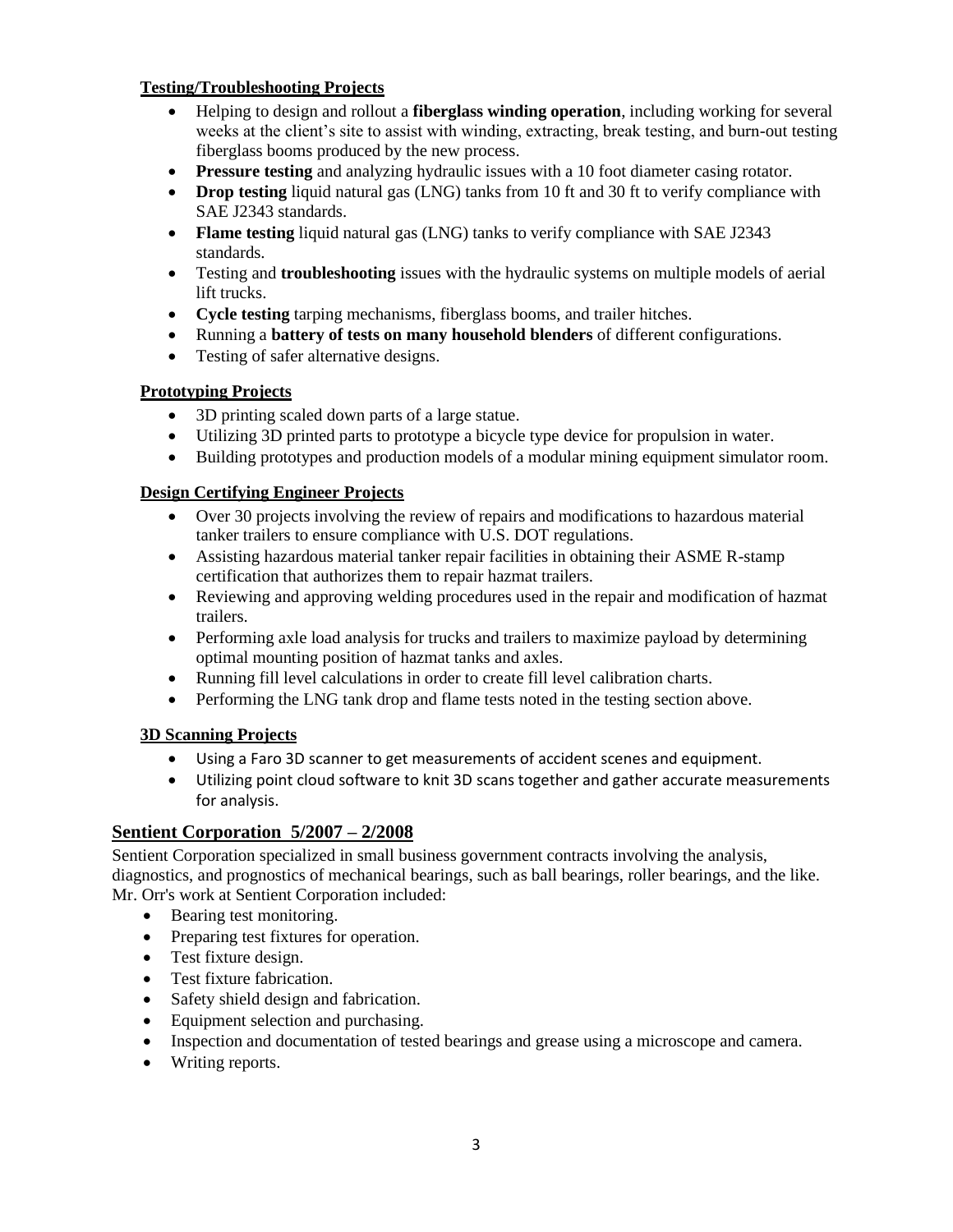#### **BE Aerospace 5/2006 – 8/2006**

B/E Aerospace was an after-market aircraft modification company. Mr. Orr worked with a team of engineers converting old passenger airplanes into cargo airplanes. His responsibilities on the team included using 3D CAD systems to model complicated key frame structures of the airplane and then incorporate them into the overall model assembly. He also provided support in reviewing, converting and updating legacy 2D drawings.

#### **Skinner Construction 5/2000 – 9/2000 & 10/2002 – 1/2003**

Hal Skinner Construction is a concrete contractor specializing in pouring concrete foundations for homes, banks, and cellars. Mr. Orr worked as an assistant to the owner. As part of his duties he assisted the owner in laying out footing forms according to the building plan, determining the appropriate aluminum form sizes to use for constructing the walls, inserting anchor bolts into the wet concrete at the designated intervals. Mr. Orr was trained on and operated skid loaders and other heavy equipment used on job sites.

## **EXPERT WITNESS WORK HISTORY**

Mr. Orr has been retained as an expert in product liability cases. As part of his work as an expert Mr. Orr has performed inspections and written detailed reports. Mr. Orr has also testified in deposition and at trial.

As part of his work at Alpine Engineering, Mr. Orr has assisted in over 30 product liability and IP cases. This work involved reviewing documents and helping to prepare reports for product liability and patent lawsuits. Mr. Orr has also assisted with many tests and inspections in connection with these lawsuits.

The following is a sampling of the expert witness projects Mr. Orr has worked on:

- Rear loader garbage truck container swinging into operator (multiple cases of similar circumstances).
- Vacuum truck lid explosive decompression killing the operator.
- Hand caught in poorly designed home-use concrete mixer.
- Belly-dump trailer doors crushing the operator's legs.
- Laundry rack falling off a liftgate and crushing the operator.
- Rolling pallet rack braking system failure.
- Fatal dump truck brake booster repair failure.
- Horizontal boring machine turnover.
- Construction elevator control system failure.
- Refuse truck packer panel track failure.
- Box trailer wall construction patent suit.
- Ventilation hood installation failure.
- Air pressure in a hydraulic cylinder causing fatal damage to repairman.
- Small track-hoe tip over.
- Fatal folding chair seat failure.
- Tilt-bed tow truck operator error.
- Rough-terrain forklift tip over.
- Fatal hydraulic cylinder rupture.
- Scissor lift crushing operator.
- Fatal farm tractor transmission failure.
- Skid steer body motion crushing operator's feet.
- Visibility issues of heavy equipment causing fatal rollover.
- Inadequate forklift wheel guard causing foot injury.
- Inadequate blender component suit involving hundreds of tests on blenders.
- Shaving razor patent suit.